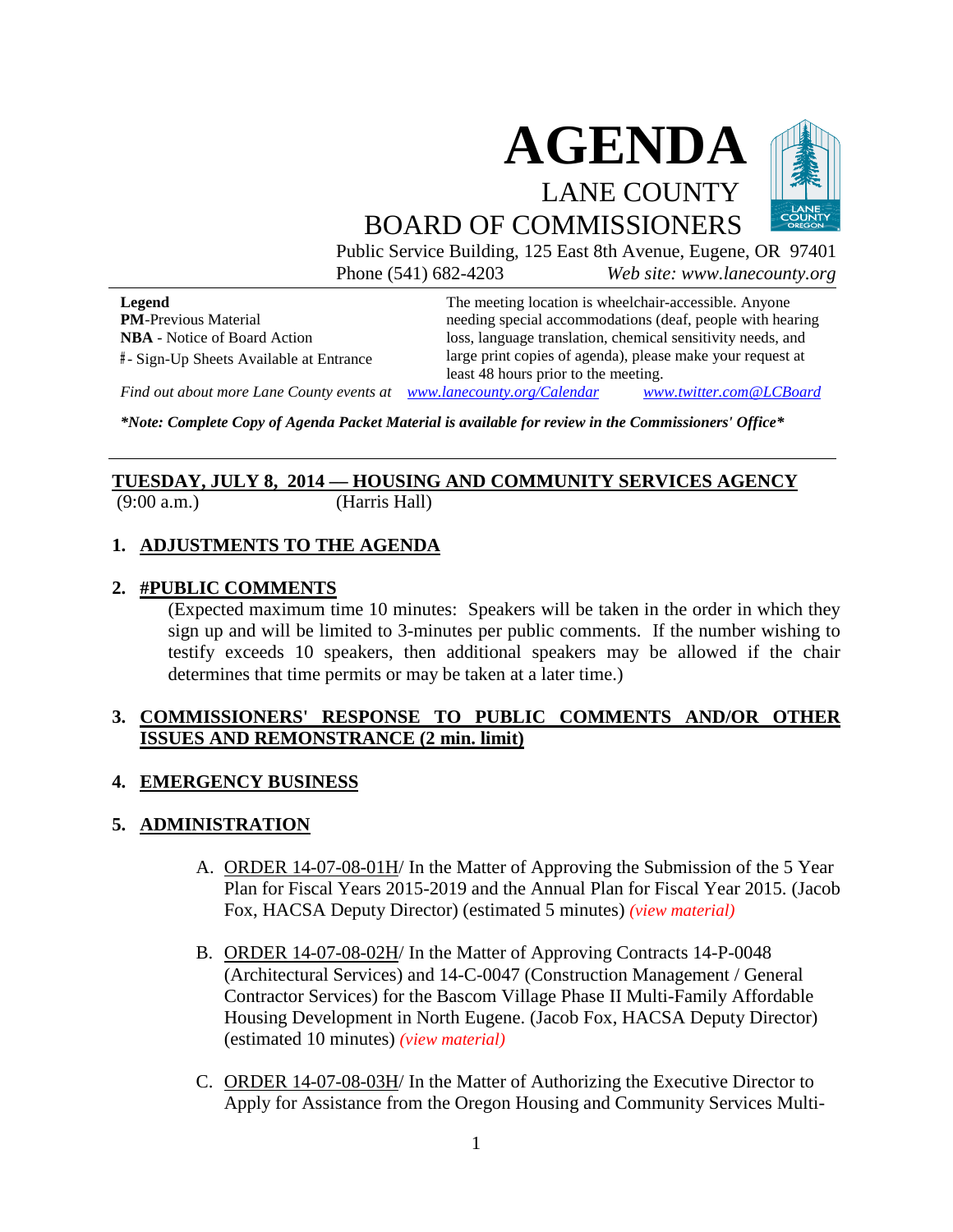Family Funding Cycle for the Bascom Village Phase II Affordable Housing Development. (Jacob Fox, HACSA Deputy Director) (estimated 5 minutes) *[\(view material\)](http://www.lanecounty.org/UserFiles/Servers/Server_3585797/File/Government/BCC/2014/2014_AGENDAS/070814agenda/T.5.CH.pdf)*

D. REPORT/ Semi-Annual Implementation Review of the 5-Year Strategic Plan. (Larry Abel, HACSA Executive Director)(estimated 10 minutes) *[\(view material\)](http://www.lanecounty.org/UserFiles/Servers/Server_3585797/File/Government/BCC/2014/2014_AGENDAS/070814agenda/T.5.DH.pdf)*

#### **6. COMMISSIONERS' BUSINESS**

#### **7. EXECUTIVE SESSION as per ORS 192.660**  (BC Conference Room)

#### **8. OTHER BUSINESS**

#### **Adjourn**

### **TUESDAY, JULY 8, 2014 – REGULAR MEETING**

(Following HACSA) (Harris Hall)

#### **1. ADJUSTMENTS TO THE AGENDA**

#### **2. #PUBLIC COMMENTS**

Expected maximum time 20 minutes: Speakers will be taken in the order in which they sign up and will be limited to 3-minutes. If the number wishing to testify exceeds 7 speakers, then additional speakers may be allowed if the chair determines that time permits or each speaker's time may be reduced to fit within 20 minutes.

#### **3. COMMISSIONERS' RESPONSE TO PUBLIC COMMENTS AND/OR OTHER ISSUES AND REMONSTRANCE (2 min. limit)**

#### **4. EMERGENCY BUSINESS**

#### **5. CONSENT CALENDAR**

(All items listed here are considered to be routine by the Board of Commissioners and will be enacted by one motion in the form listed below. There will be no separate discussion of these items. If discussion is desired, that item will be removed from the Consent Calendar and will be considered separately.)

BEGINNING OF CONSENT CALENDAR \* \* \* \* (estimated 2 minutes)

#### A. ASSESSMENT & TAXATION

1) ORDER 14-07-08-01/ In the Matter of A Refund to Country Coach Properties LLC in the Amount of \$23,466.56. (Daniela Urbatzka, Division Manager) *[\(view material\)](http://www.lanecounty.org/UserFiles/Servers/Server_3585797/File/Government/BCC/2014/2014_AGENDAS/070814agenda/T.5.A.1.pdf)*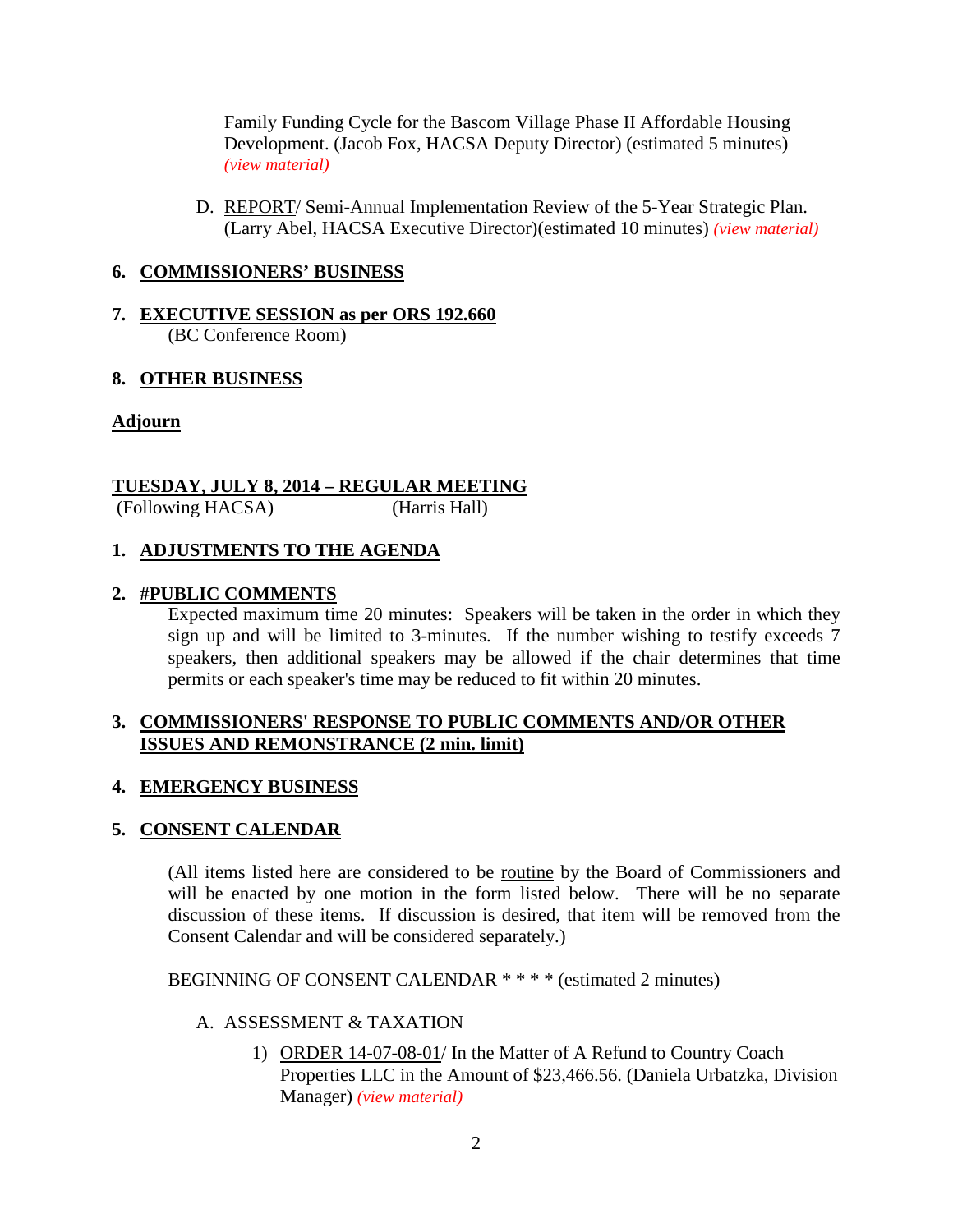- 2) ORDER 14-07-08-02/ In the Matter of a Refund to MDC Springfield LLC in the Amount of \$38,111.52. (Daniela Urbatzka, Division Manager) *[\(view material\)](http://www.lanecounty.org/UserFiles/Servers/Server_3585797/File/Government/BCC/2014/2014_AGENDAS/070814agenda/T.5.A.2.pdf)*
- B. PUBLIC WORKS
	- 1) ORDER 14-07-08-03/ In the Matter of Amending Chapter 60 of the Lane Manual to Bring Building Program Valuation Data into Compliance With Adopted Administrative Rules (LM 60.855) (Matt Laird, Land Management Manager) *[\(view material\)](http://www.lanecounty.org/UserFiles/Servers/Server_3585797/File/Government/BCC/2014/2014_AGENDAS/070814agenda/T.5.B.1.pdf)*
	- 2) ORDER 14-07-08-04/ In the Matter of Authorizing the Sale of Surplus County Owned Real Property Identified as Map No. 20-03-28-20-08700 to the Hidden Valley PUD Home Owners Association, Inc., for \$305.10. (Jeff Turk, Property Management Officer) *[\(view material\)](http://www.lanecounty.org/UserFiles/Servers/Server_3585797/File/Government/BCC/2014/2014_AGENDAS/070814agenda/T.5.B.2.pdf)*
	- 3) ORDER 14-07-08-05/ In the Matter of Authorizing Lane County Public Works to Apply for Oregon Parks and Recreation Department Grant Funding for Trail Improvements on Mt. Pisgah, Authorizing Commitment of Matching Volunteer Labor, and if Successful, Authorizing the County Administrator to Execute Associated Agreements. (Mike Russell, Parks Manager) *[\(view material\)](http://www.lanecounty.org/UserFiles/Servers/Server_3585797/File/Government/BCC/2014/2014_AGENDAS/070814agenda/T.5.B.3.pdf)*

END OF CONSENT CALENDAR \* \* \* \*

#### **6. COUNTY COUNSEL**

- A. Announcements
- B. FIRST READING AND SETTING THE SECOND READING AND PUBLIC HEARING/ORDINANCE 14-04/ In the Matter of Exempting Lane County Government from Any City of Eugene Resolution, Ordinance, Rule, or Regulation That Mandates, Regulates, Orders, or Requires Any Terms or Conditions of Employment for Lane County Commissioners, Directors, Managers, Employees (Including Full-Time, Part-Time, Seasonal, Temporary, Represented and Non-Represented) Or Agents of Lane County. (Steve Dingle, County Counsel) (estimated 5 minutes) *[\(view material\)](http://www.lanecounty.org/UserFiles/Servers/Server_3585797/File/Government/BCC/2014/2014_AGENDAS/070814agenda/T.6.B.pdf)*

#### **7. COUNTY ADMINISTRATION**

- A. Announcements
- B. UPDATE/ Report on the Impact of Prioritizing Letters of Support for Applicants for State of Oregon Housing and Community Services Department Multiple Award Opportunity Notice of Funding Availability (NOFA #4027) Affordable Housing Projects with 9% Low Income House Housing Tax Credits (LIHTC). (Glenda Poling, Manager, Community & Economic Development Division) (estimated 5 minutes) *[\(view material\)](http://www.lanecounty.org/UserFiles/Servers/Server_3585797/File/Government/BCC/2014/2014_AGENDAS/070814agenda/T.7.B.pdf)*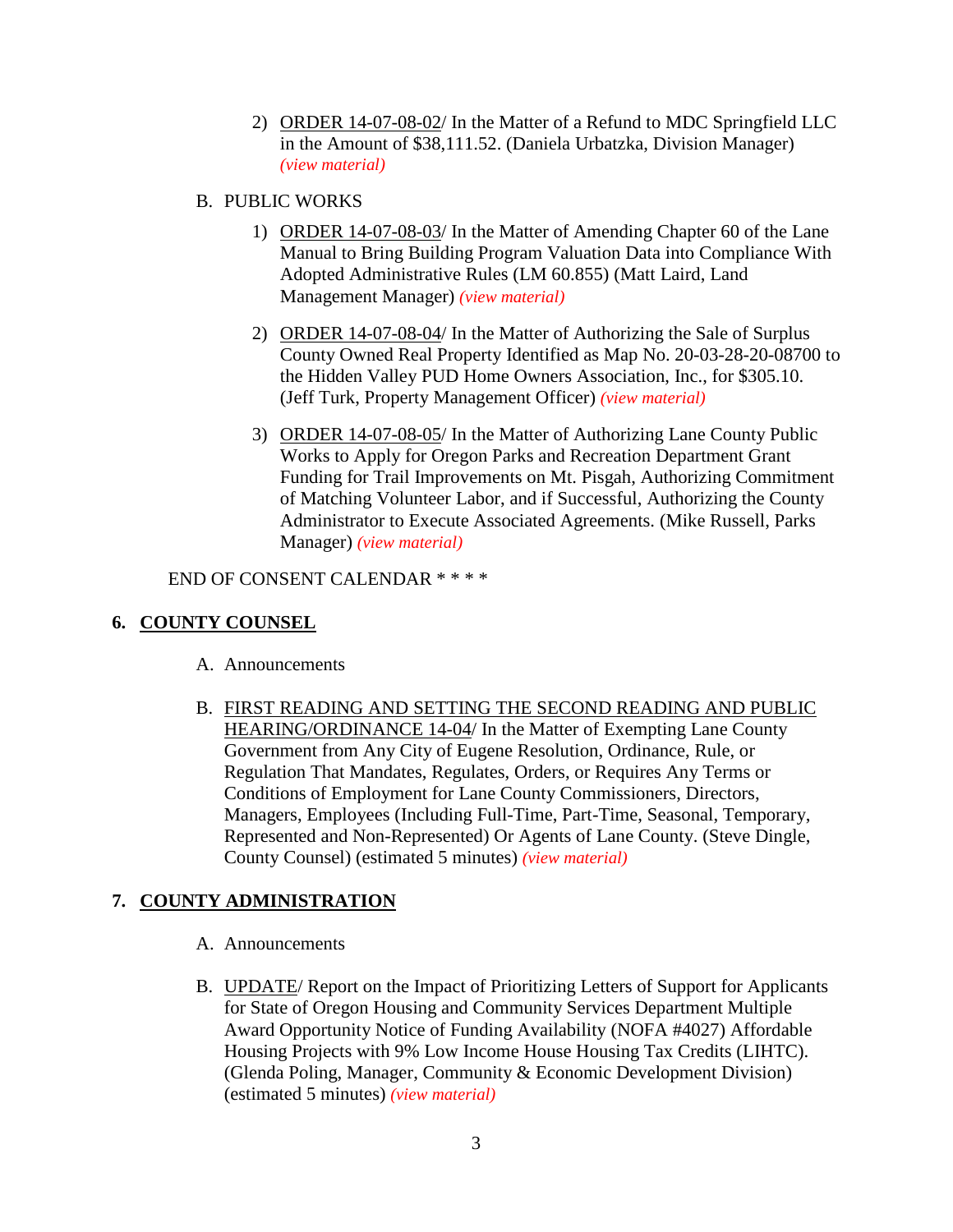#### **8. PUBLIC SAFETY**

- A. ORDER 14-07-08-06/ In the Matter of Delegating Authority to the County Administrator to Execute Amendments to Extend the Corizon Contract for Medical and Mental Health Services at the Lane County Adult Corrections Facility for up to Three Additional Years. (Lt. Larry Brown) (estimated 10 minutes) *[\(view material\)](http://www.lanecounty.org/UserFiles/Servers/Server_3585797/File/Government/BCC/2014/2014_AGENDAS/070814agenda/T.8.A.pdf)*
- B. ORDER 14-07-08-07/ In the Matter of the Addition of One Full-Time (1.0 FTE) Deputy Sheriff Position to Police Services Division to Staff the Bureau of Land Management Law Enforcement Contract in Fund 124, FY14/15 Department of Public Safety. (Sheriff Tom Turner) (estimated 10 minutes) *[\(view material\)](http://www.lanecounty.org/UserFiles/Servers/Server_3585797/File/Government/BCC/2014/2014_AGENDAS/070814agenda/T.8.B.pdf)*

#### **9. PUBLIC WORKS**

- A. FIRST READING AND SETTING THE SECOND READING AND PUBLIC HEARING/Ordinance No. PA 1292/In the Matter of Co-Adopting the Florence Transportation System Plan for Application Within the Urbanizable Area Outside the Florence City Limits, but Within the City Florence Urban Growth Boundary; and Adopting Savings and Severability Clauses. (Applicant: City of Florence) (Second Reading and Public Hearing 7/22/14) (Sarah Wilkinson, Associate Planner) (estimated 5 minutes) *[\(view material\)](http://www.lanecounty.org/UserFiles/Servers/Server_3585797/File/Government/BCC/2014/2014_AGENDAS/070814agenda/T.9.A.pdf)*
- B. ORDER 14-07-08-08/ In the Matter of Electing Whether or Not to Hear an Appeal of a Hearings Official's Decision Approving a Request for a Non-Farm Dwelling in the Exclusive Farm Use Zone Pursuant to Lane Code 16.212(7)(F) & (10). Map T16-R01-S18, Tax Lot 601 (File No. 509-PA13-05640, Owner: Travis Bamford, Agent: Thom Lanfear, Appellant: Landwatch Lane County). (Deanna Wright, Land Use Planner) (estimated 10 minutes) *[\(view material\)](http://www.lanecounty.org/UserFiles/Servers/Server_3585797/File/Government/BCC/2014/2014_AGENDAS/070814agenda/T.9.B.pdf)*

#### **10. COMMISSIONERS' BUSINESS**

- A. Announcements
- B. Agenda Team Requests / Work Session Requests

# **11. EXECUTIVE SESSION as per ORS 192.660**

(BCC Conference Room)

#### **12. OTHER BUSINESS**

#### **Recess**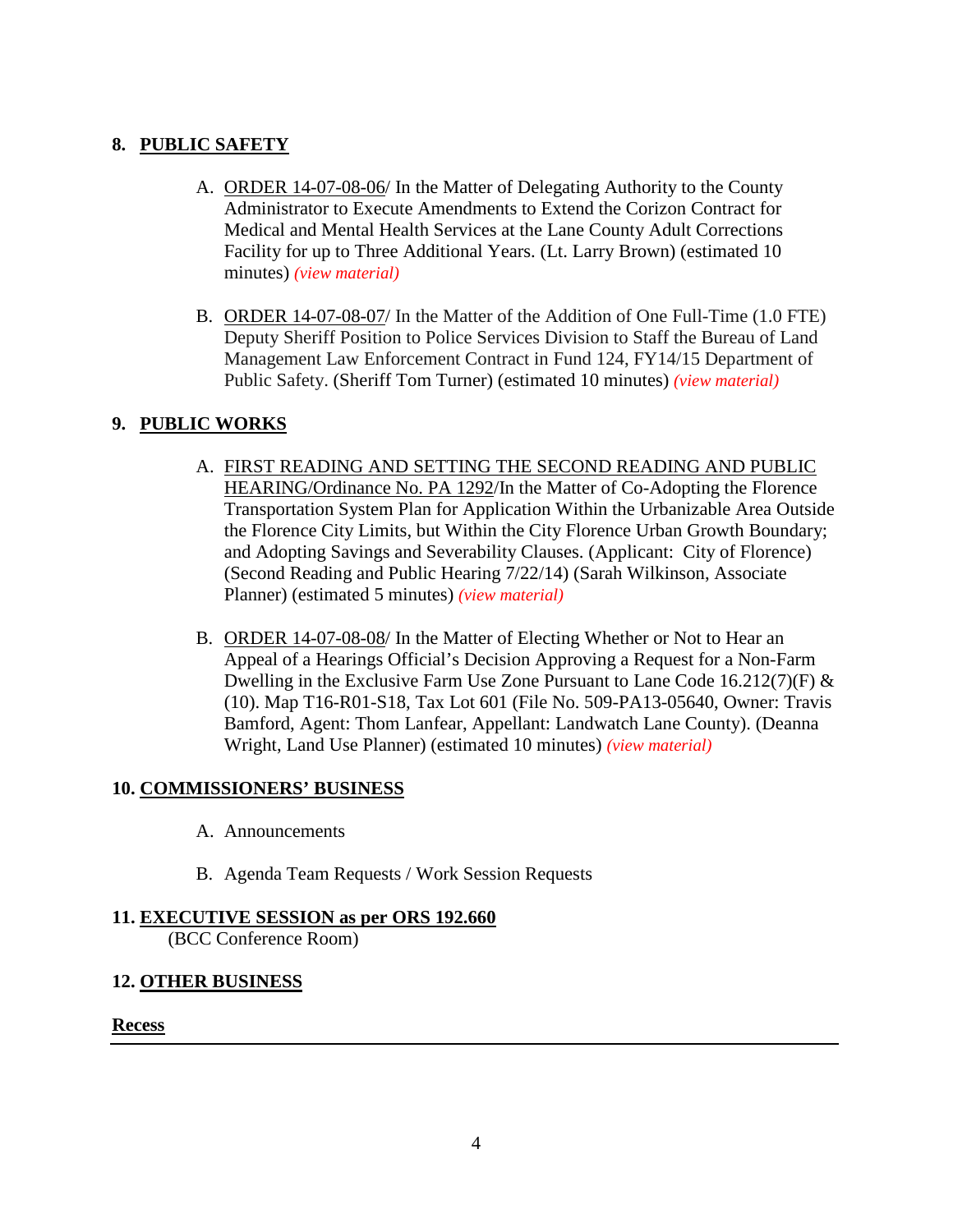#### **TUESDAY, JULY 8, 2014 – REGULAR MEETING (cont'd)**

#### (1:30 p.m.) (Harris Hall)

#### **13. PUBLIC WORKS**

- A. THIRD READING AND DELIBERATIONS/Ordinance No. PA 1311/An Ordinance Concerning Envision Eugene Residential Redesignation to Redesignate Unannexed Residential Properties by Amending the Eugene-Springfield Metropolitan Area General Plan Land Use Diagram and Adopting a Severability Clause; and Providing an Effective Date (Initiator: City of Eugene, Lane County File No. PA13-05615, Eugene File Nos. MA 13-2, RA 13-1, Z13-7 and CA 13-5). (NBA & PM 5/20/14, 6/3/14) (Keir Miller, Senior Planner) (estimated 2 hours) *[\(view 5/20/14 material\)](http://www.lanecounty.org/UserFiles/Servers/Server_3585797/File/Government/BCC/2014/2014_AGENDAS/052014agenda/T.9.B.pdf)[\(view supplemental material\)](http://www.lanecounty.org/UserFiles/Servers/Server_3585797/File/Government/BCC/2014/2014_AGENDAS/070814agenda/T.13.A.pdf)*
- B. PUBLIC HEARING/ ORDER 14-07-08-09/ In the Matter of Annexing Territory to the Rainbow Water and Fire District to Provide Water and Fire Protection Services to the Annexed Territory; Assessor's Map 17-03-24-31 Tax Lot 02100 (File No. W-RA-2014-NAK-1) (Keir Miller, Senior Planner) (estimated 30 minutes) *[\(view material\)](http://www.lanecounty.org/UserFiles/Servers/Server_3585797/File/Government/BCC/2014/2014_AGENDAS/070814agenda/T.13.B.pdf)*

#### **14. COUNTY COUNSEL**

- A. FIRST READING AND SETTING THE SECOND READING AND PUBLIC HEARING/ORDINANCE 14-04/In the Matter of Exempting Any Unit of Local Government Located in Lane County from Any Other Unit of Local Government's Resolution, Ordinance, Rule, or Regulation That Mandates, Regulates, Orders, or Requires Any Change in Terms or Conditions of Employment for Commissioners, Directors, Managers, Employees (Including Full-Time, Part-Time, Seasonal, Temporary, Represented and Non-Represented), Agents, Vendors, or Contractors of Any Other Unit of Local Government Located in Lane County. (Steve Dingle, County Counsel) *[\(view material\)](http://www.lanecounty.org/UserFiles/Servers/Server_3585797/File/Government/BCC/2014/2014_AGENDAS/070814agenda/T.14.A.pdf)*
- B. FIRST READING AND SETTING THE SECOND READING AND PUBLIC HEARING/ORDINANCE 14-05/In the Matter of Exempting Any Employer Located in Lane County but outside of Any City Limits from Any Other Unit of Local Government's Resolution, Ordinance, Rule, or Regulation That Mandates, Regulates, Orders, or Requires Any Change in Terms or Conditions of Employment for Their Commissioners, Directors, Managers, Employees (Including Full-Time, Part-Time, Seasonal, Temporary, Represented and Non-Represented), Agents, Vendors, or Contractors. (Steve Dingle, County Counsel) *[\(view material\)](http://www.lanecounty.org/UserFiles/Servers/Server_3585797/File/Government/BCC/2014/2014_AGENDAS/070814agenda/T.14.B.pdf)*
- C. FIRST READING AND SETTING THE SECOND READING AND PUBLIC HEARING/ORDINANCE 14-06/In the Matter of Exempting Any Employer That Has Employees Located in Lane County from Any Resolution, Ordinance, Rule, or Regulation Adopted by Any Unit of Local Government That Mandates, Regulates, Orders, or Requires Any Terms or Conditions of Employment for Any